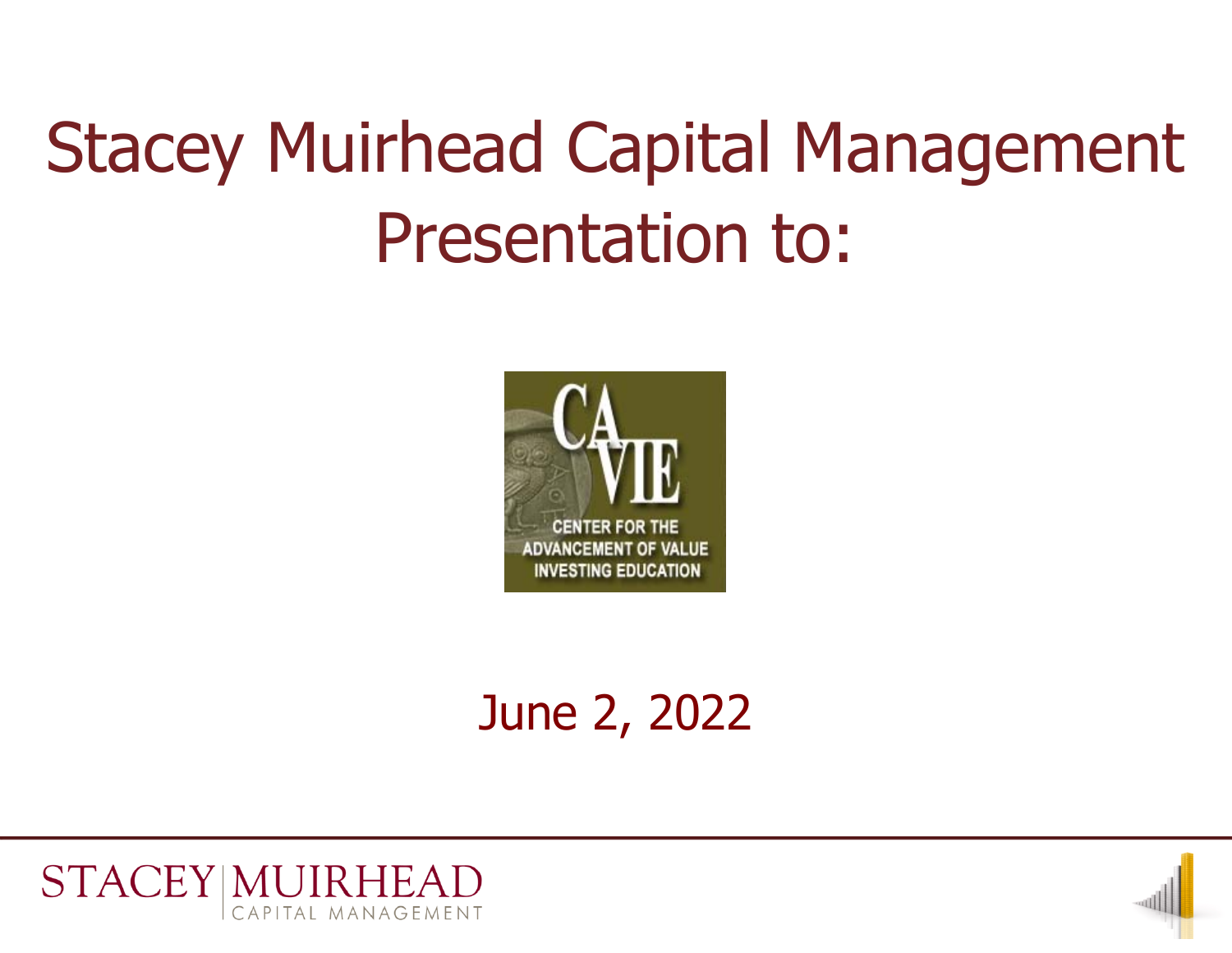## An Underappreciated Ben Graham/Warren Buffett Investment Technique

Event Driven Investing

All figures are in USD



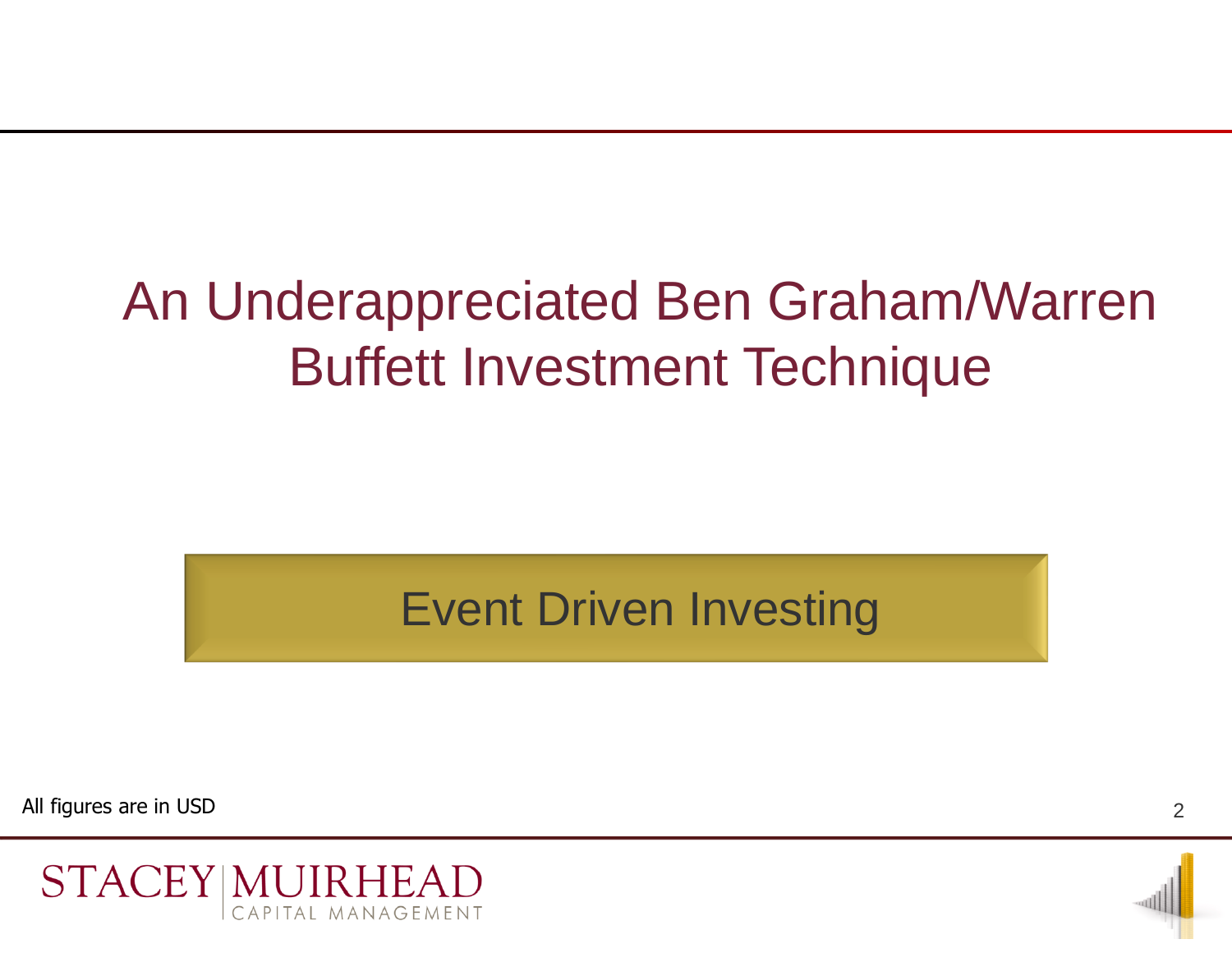# Event Driven Investments Arbitrage

## Work-Outs

## Risk Arbitrage

## They are all the same thing.

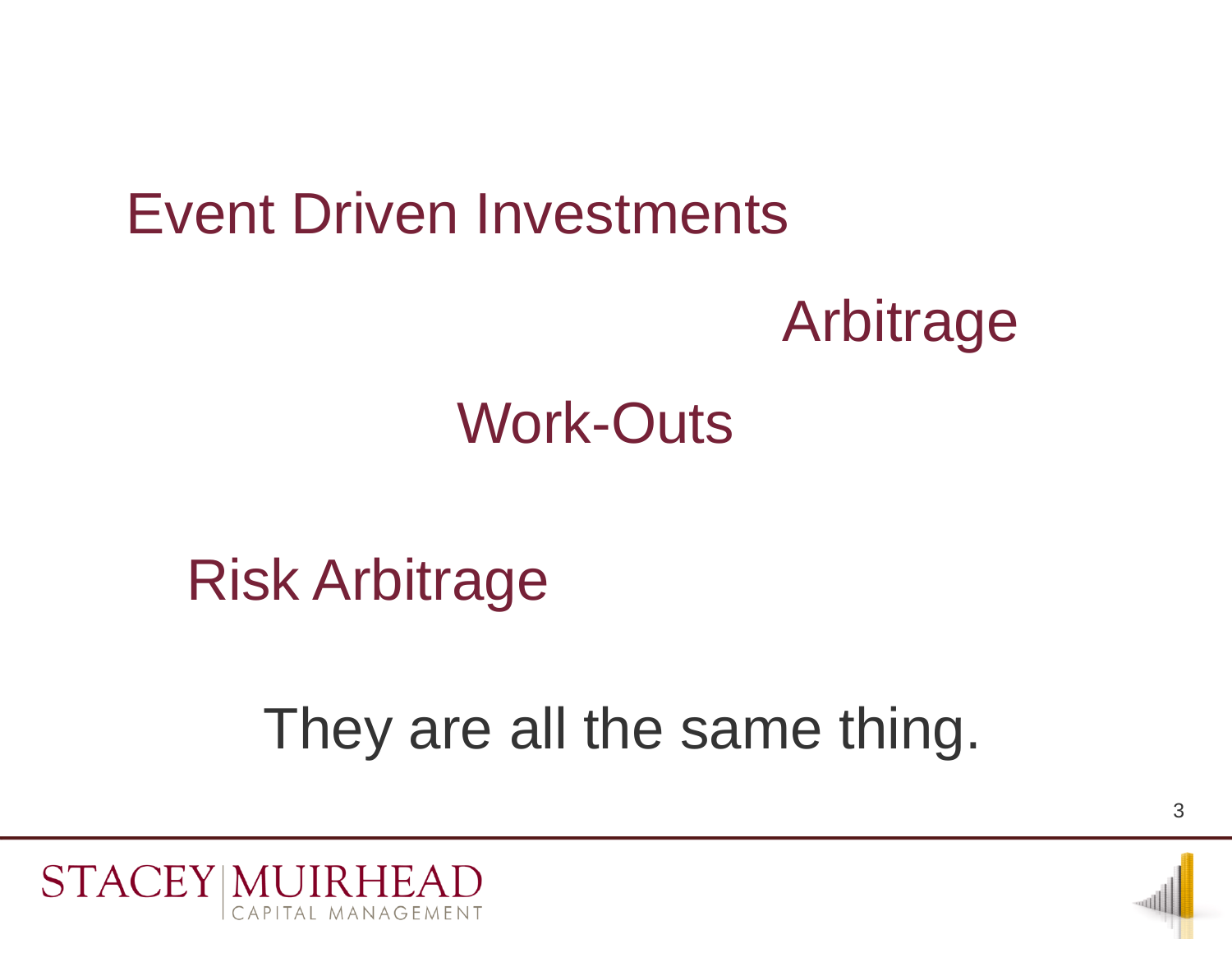- Pursuit of profits from *announced* corporate events
- Mergers, recapitalizations, spin-offs, liquidations, reorganizations, self tender offers, etc.
- $\triangleright$  Decisions based on probability assessment using four questions
- $\triangleright$  We expect to profit regardless of the behaviour of the stock market in most circumstances
- $\triangleright$  The major risk is that the announced event does not occur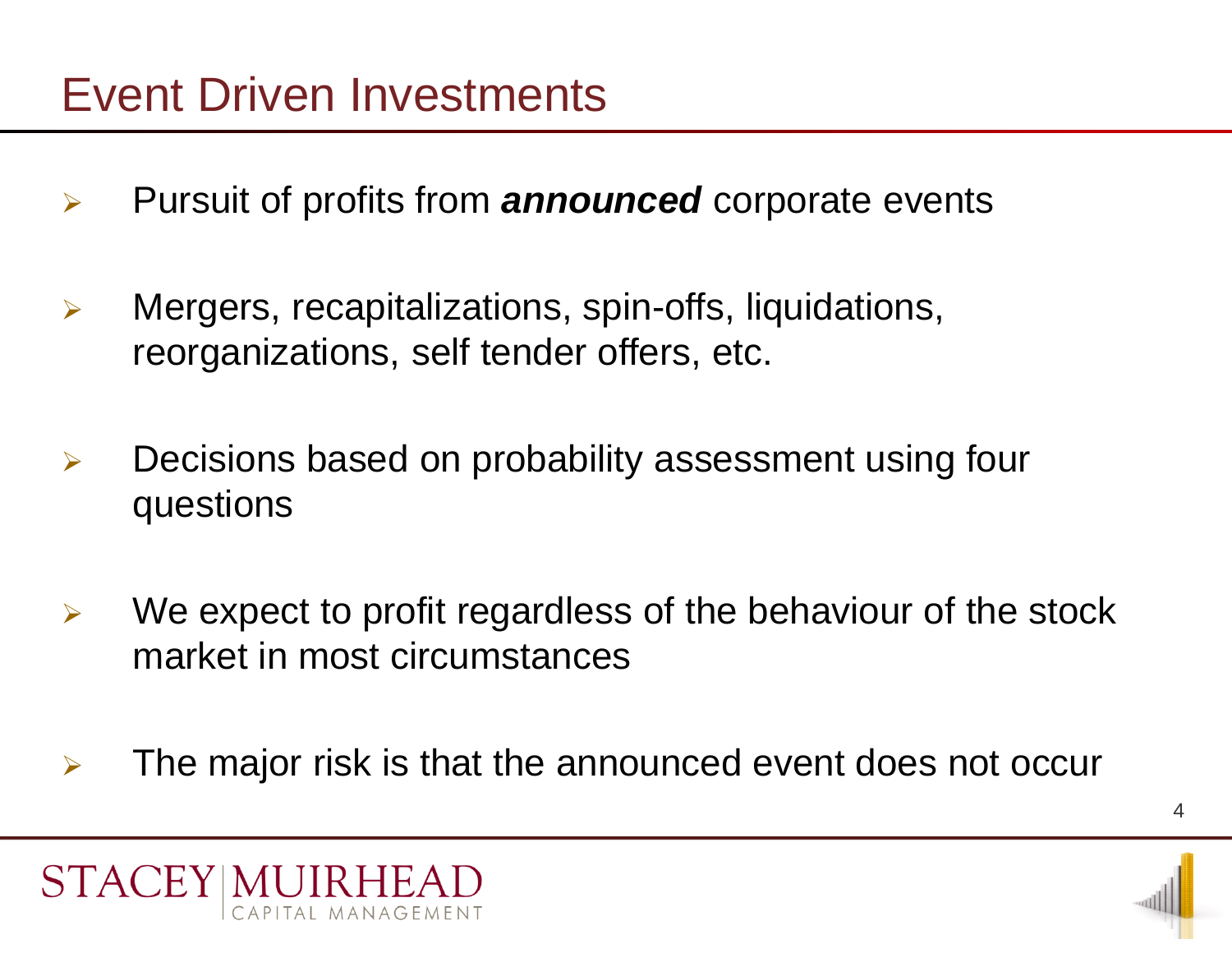*"To evaluate arbitrage situations you must answer four questions: (1) How likely is it that the promised event will indeed occur? (2) How long will your money be tied up? (3)* What chance is there that something still better will *transpire – a competing takeover bid, for example? And (4) What will happen if the event does not take place because of anti-trust action, financing glitches, etc.?"*

*Berkshire Hathaway 1988 Letter to Shareholders*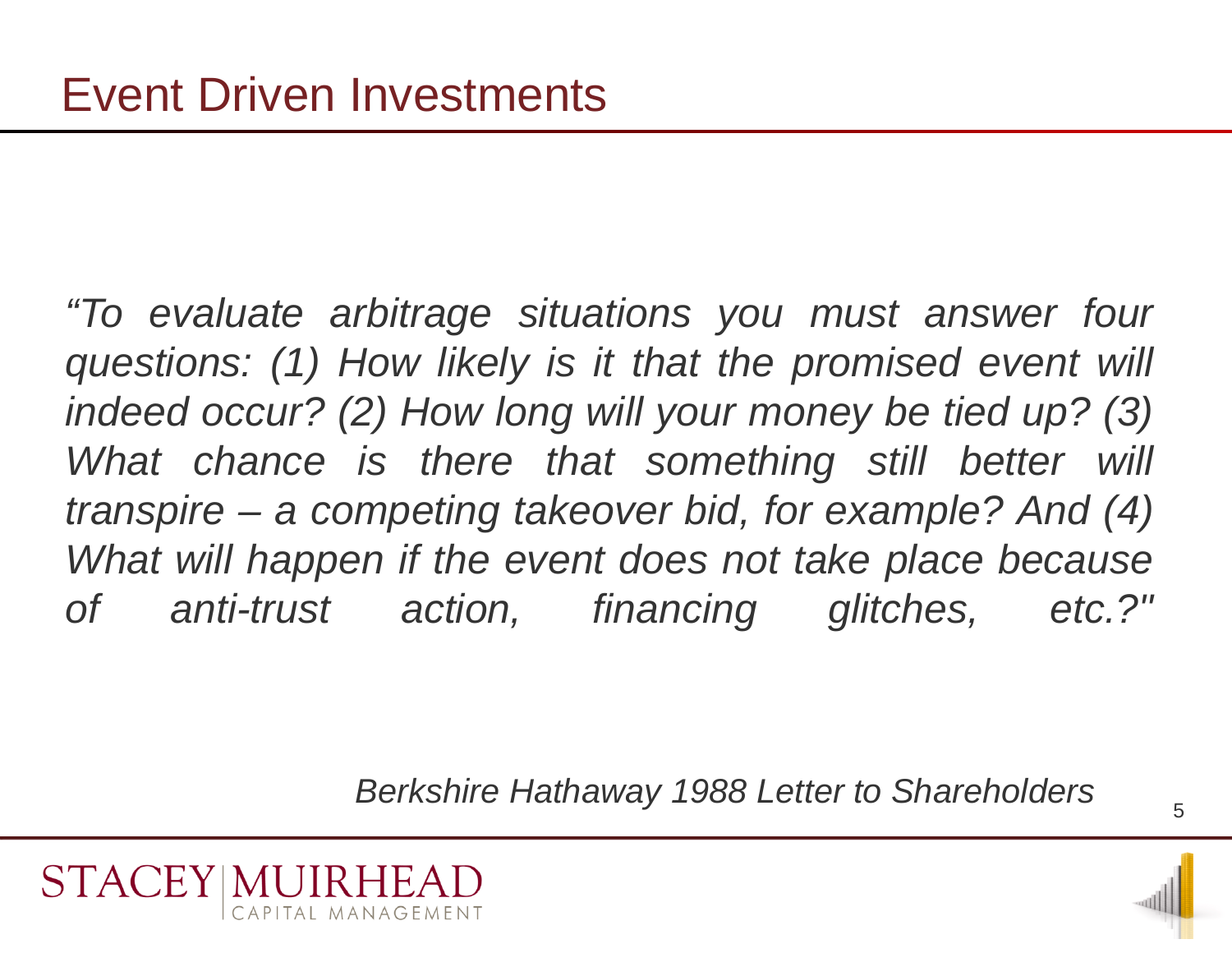Case Study





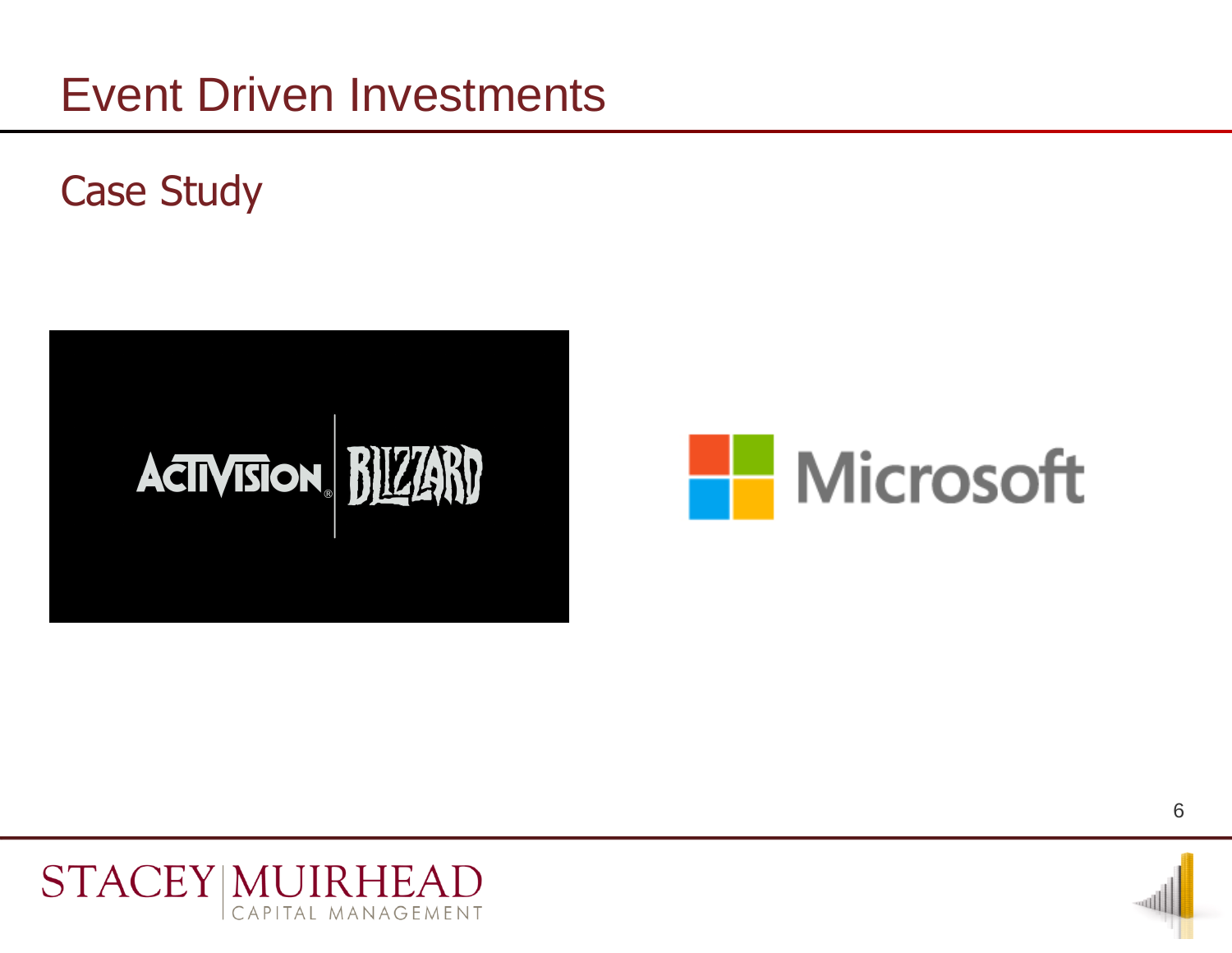

https://buffett.cnbc.com/video/2022/05/02/buffett-is-buying-activision-as-a-merger-arbitrage-play.html

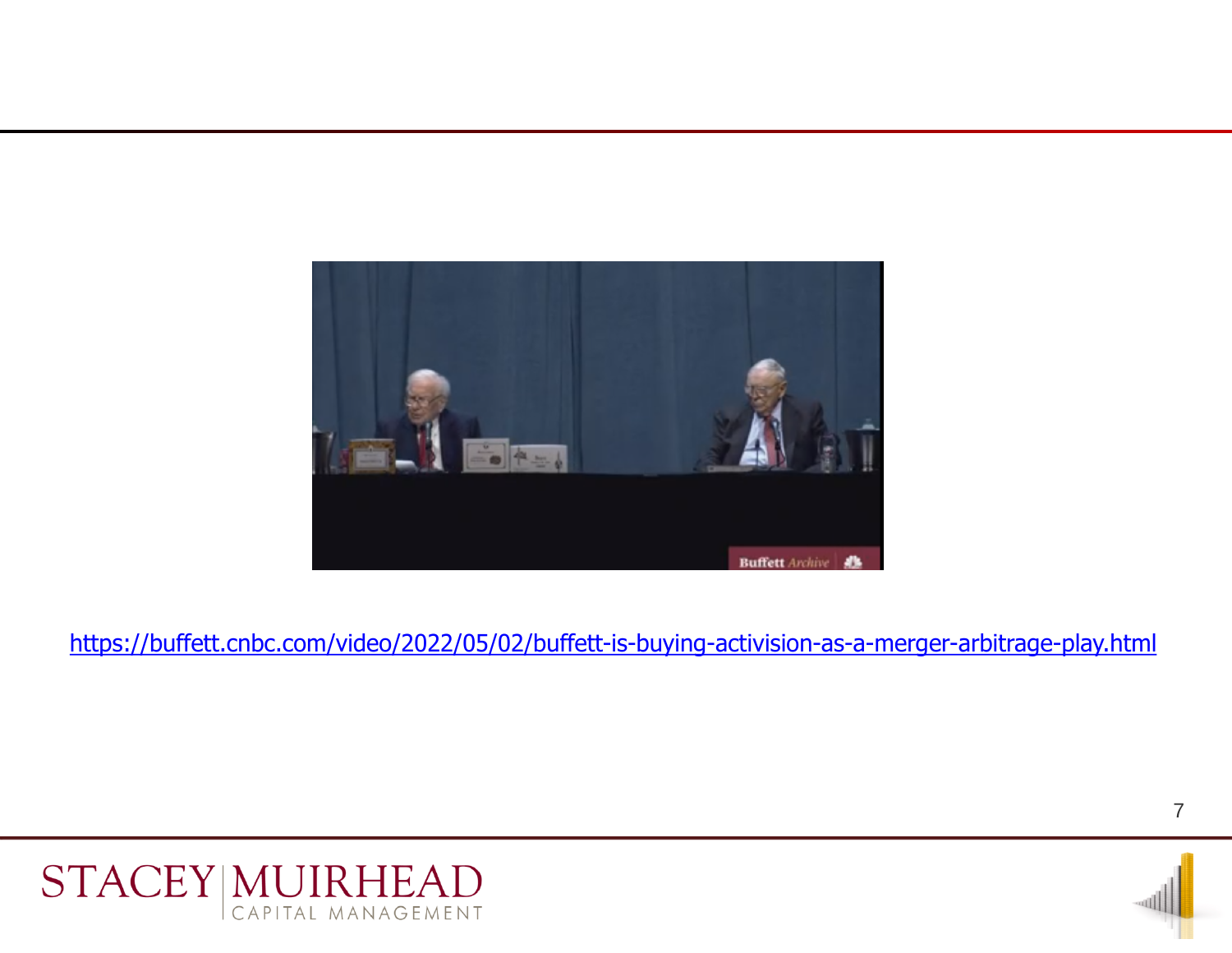#### Transaction Details

- $\triangleright$  Definitive agreement for Microsoft to acquire Activision Blizzard on 01/18/22
- $\triangleright$  \$95.00 per Activision Blizzard share in cash
- $\triangleright$  Activision shareholder approval required
- $\triangleright$  Extensive regulatory approvals required
- **EX4 Transaction expected to close during Microsoft's Fiscal Year** 2023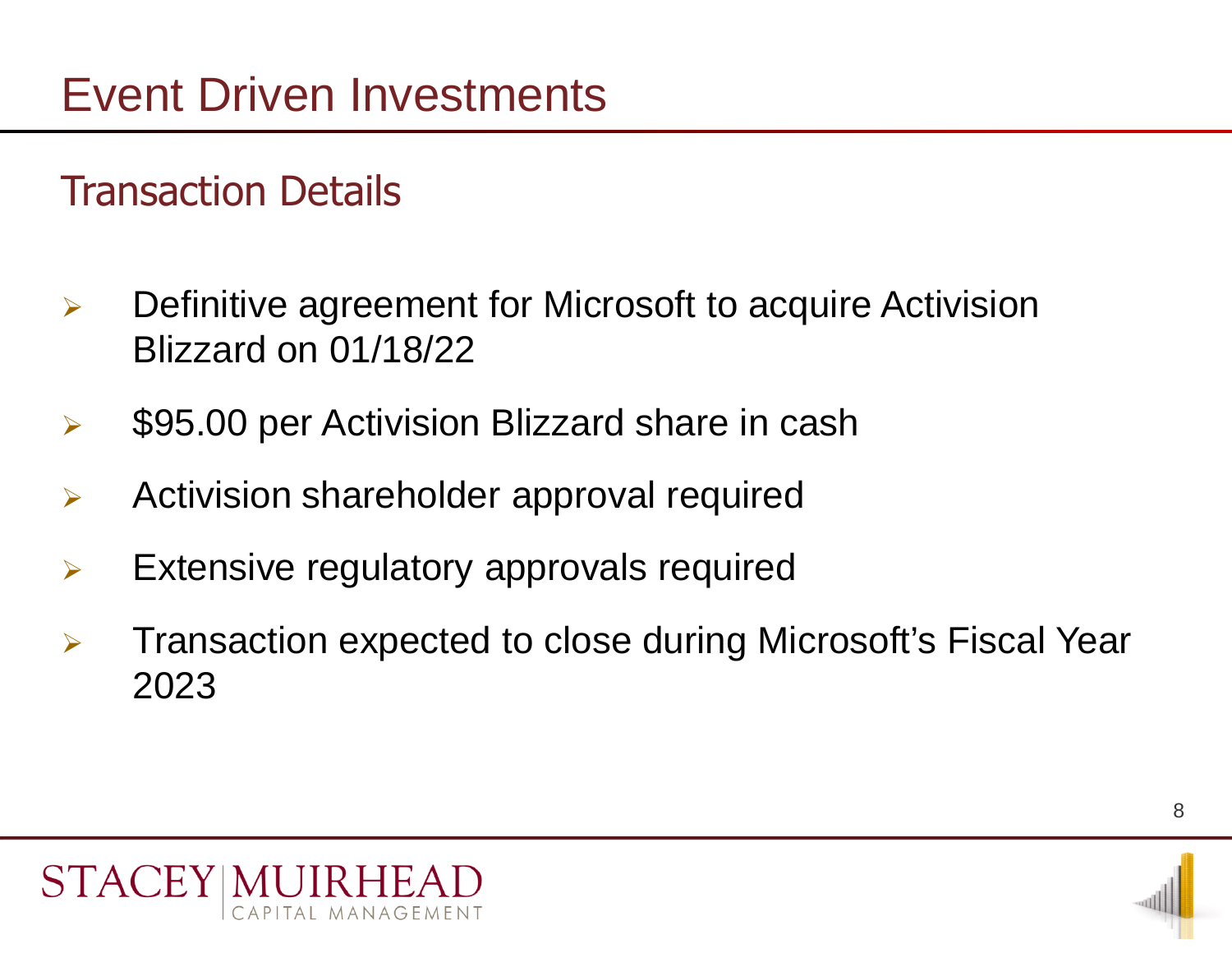#### Key Considerations

- First purchase of Activision Blizzard shares on 01/19/22
- $\triangleright$  No financing condition Microsoft has cash on hand
- $\triangleright$  Activision Blizzard shareholders approved the transaction on 04/28/22
- $\triangleright$  Anti-trust issues are paramount

MANAGEMEN<sup>-</sup>

 $\triangleright$  Optionality

STACFY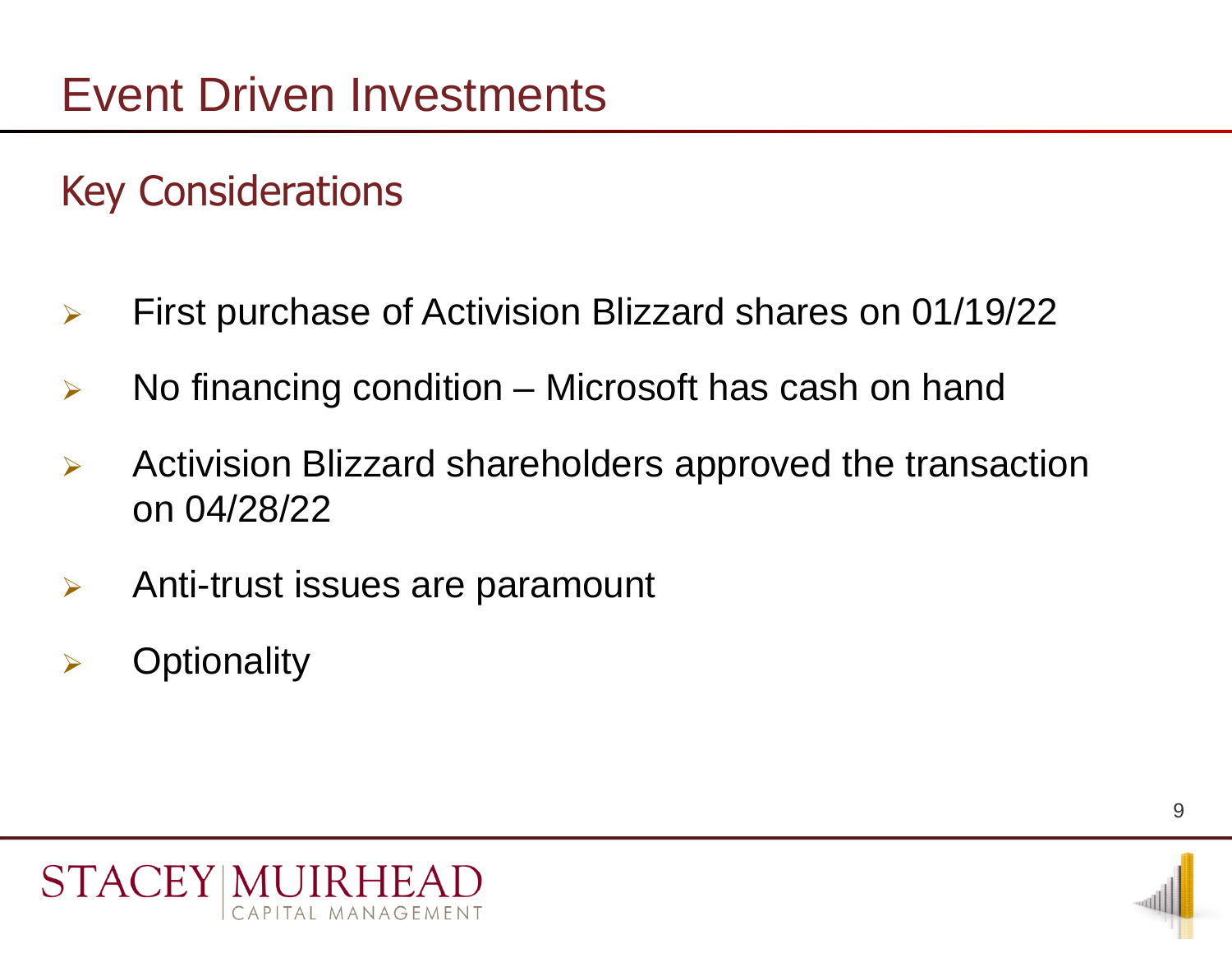Expected Return Analysis

Cash to be Received  $$95.00$ Price Paid (05/27) 78.20

Gross Profit **\$16.80** Gross Spread 21.48%

Expected Closing Date 03/31/23 Weighted Average Holding Period 308 days Annualized Rate of Return 25.46%



10

**STACEY MUI** CAPITAL MANAGEMENT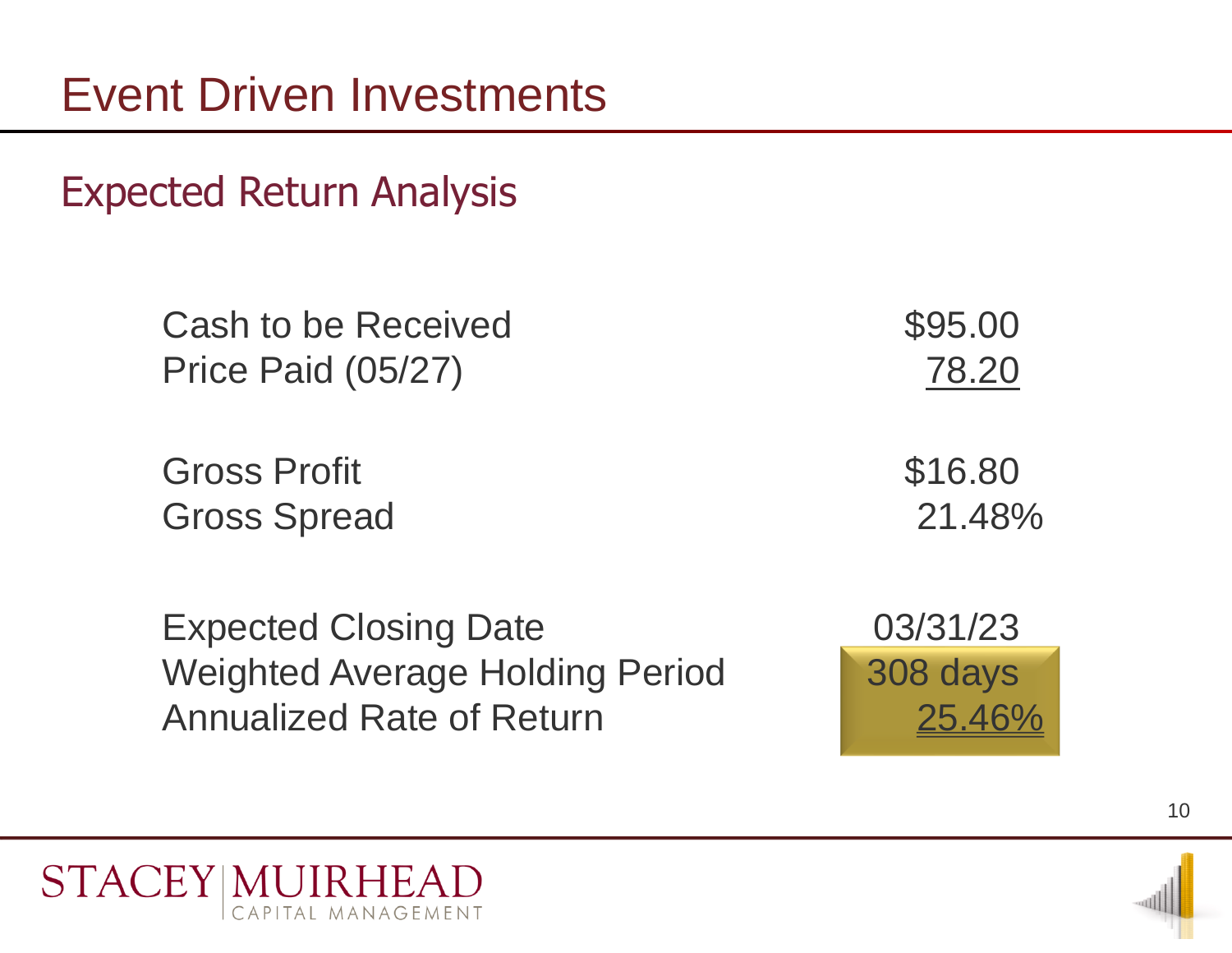Case Study





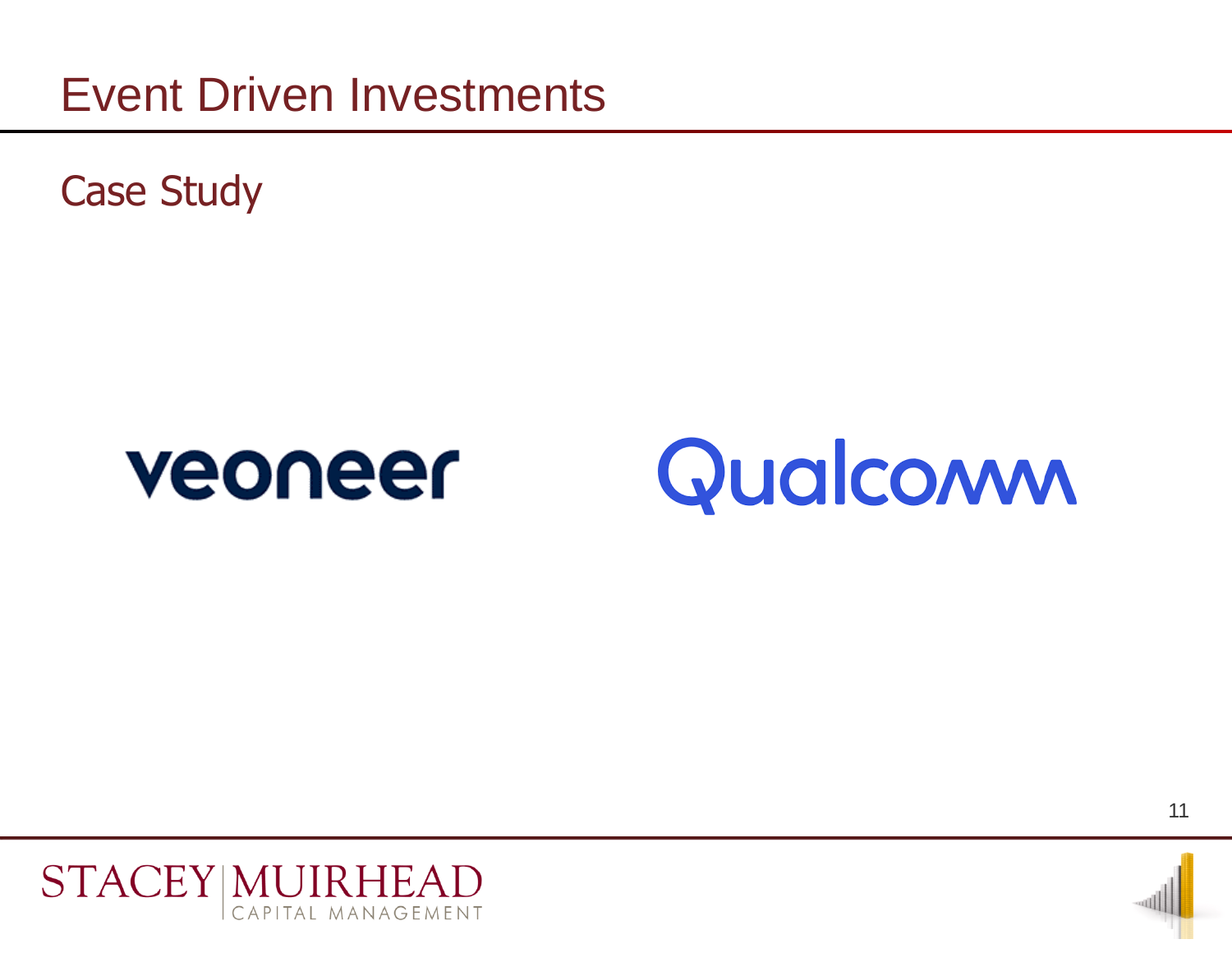#### Transaction Details

- Definitive agreement for Qualcomm and SSW Partners to acquire Veoneer on 10/04/21
- $\triangleright$  \$37.00 per Veoneer share in cash
- $\triangleright$  Topped an earlier definitive bid by Magna at \$31.00 per share
- $\triangleright$  Veoneer shareholder approval required
- Regulatory approvals required in United States, Germany, Italy, France, and China
- $\triangleright$  Transaction expected to close in the middle of 2022

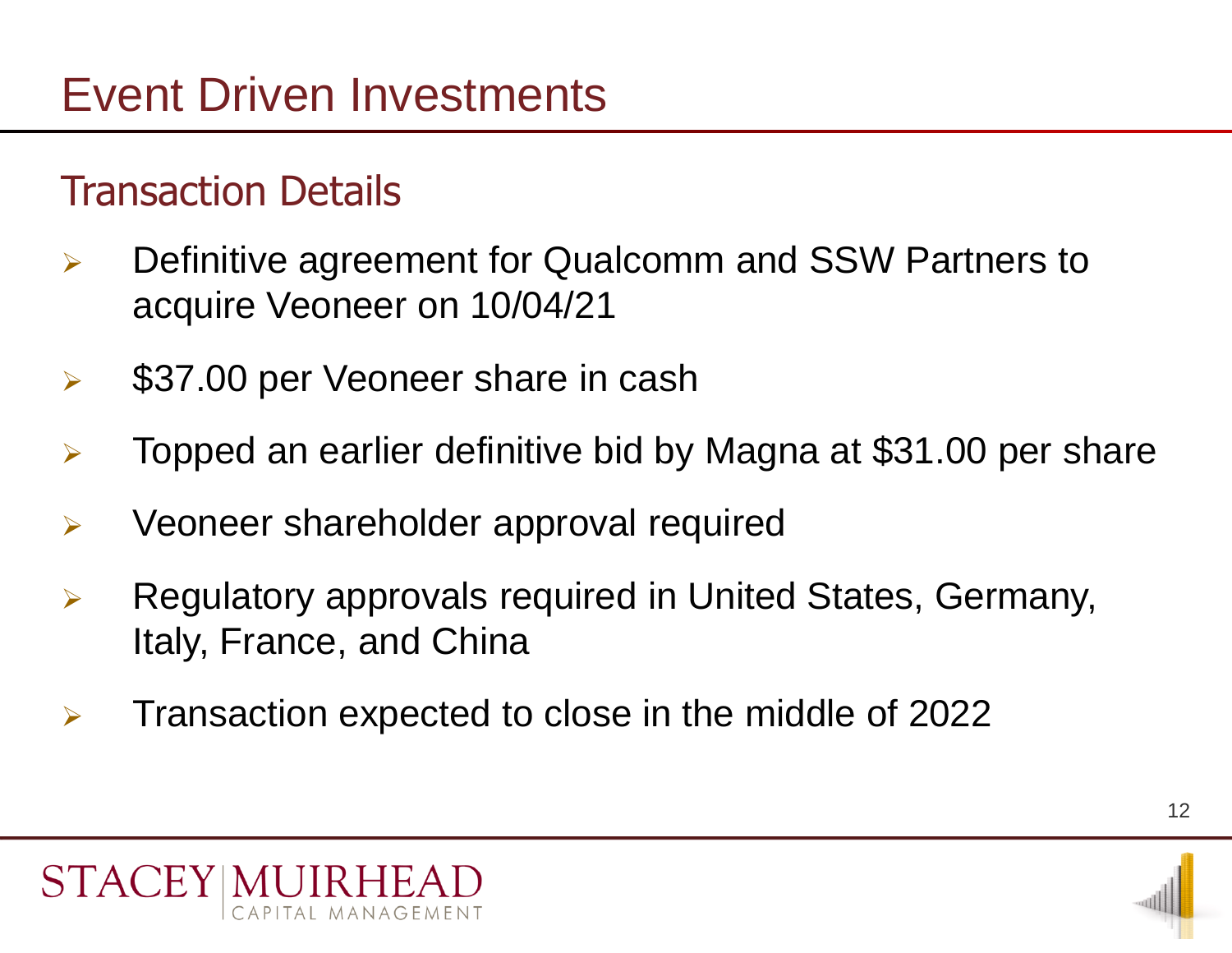#### Key Considerations

- First purchase of Veoneer shares on 02/23/22
- $\triangleright$  No financing condition Qualcomm had cash on hand
- $\triangleright$  Veoneer shareholders approved the transaction on 12/16/21
- $\triangleright$  Regulatory approvals already received from the United States, Germany, France and Italy
- SAMR (China) approval was still required
- $\triangleright$  Earliest allowable close was 04/04/22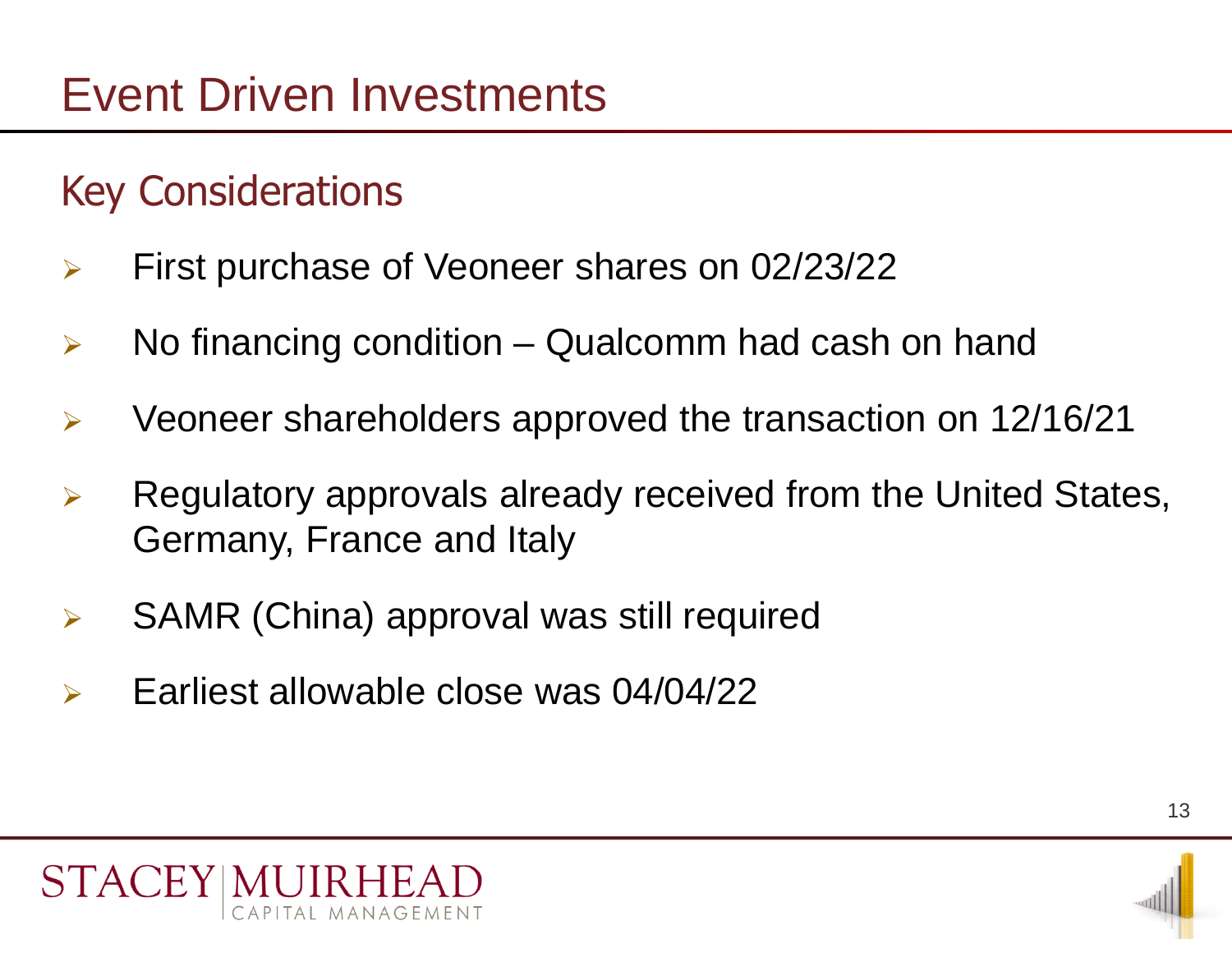#### Return Analysis

| <b>Cash Received</b> | \$37.00 |
|----------------------|---------|
| <b>Price Paid</b>    | 35.19   |
|                      |         |
| <b>Gross Profit</b>  | \$1.81  |
| <b>Gross Spread</b>  | 5.14%   |
|                      |         |

Closing Date 04/04/22 Weighted Average Holding Period 1995 35 days Annualized Rate of Return 53.64%



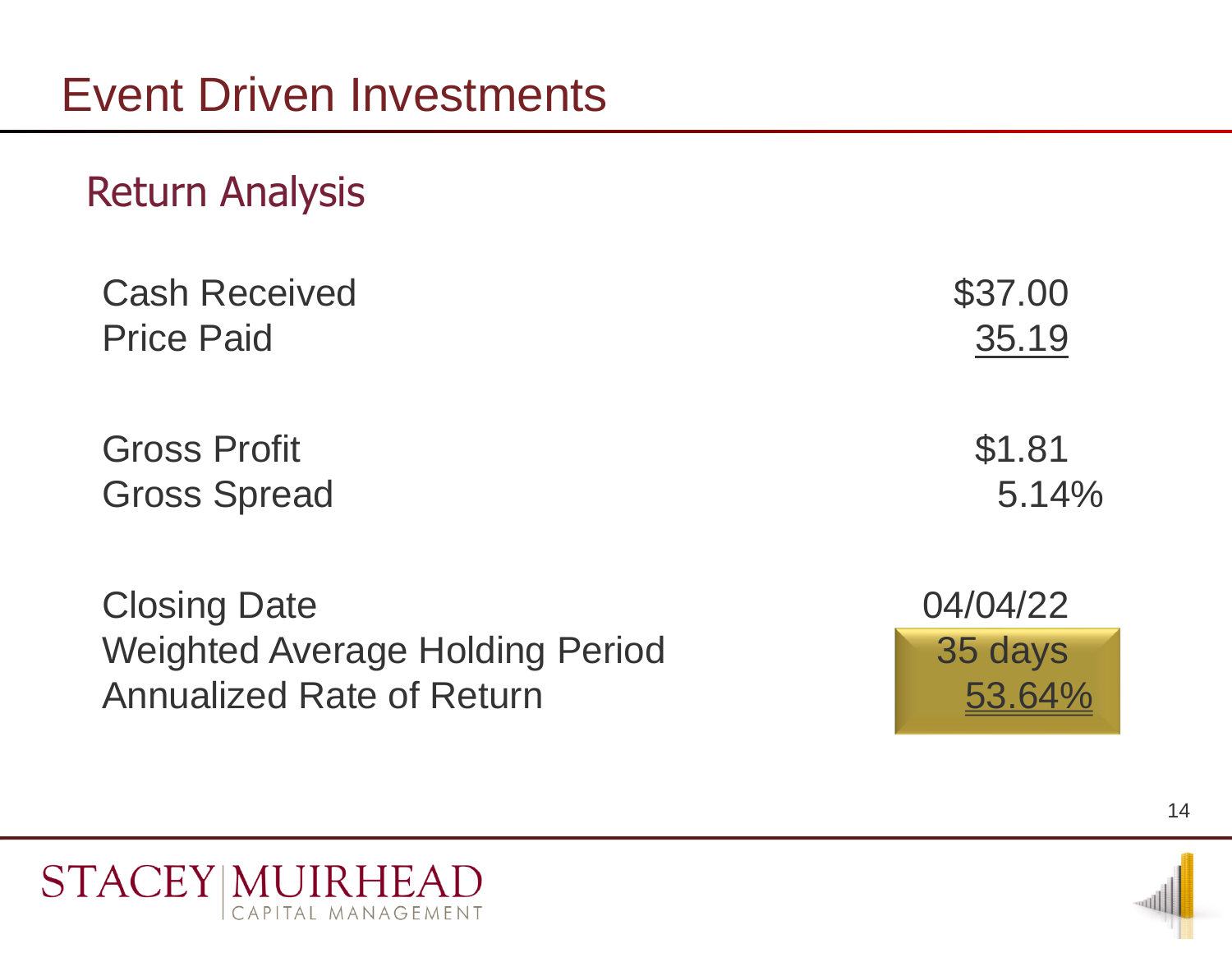#### Event Driven Investments - Summary

#### **Positives**

- $\triangleright$  Returns depend on transaction completion and not on movement in equity markets
- $\triangleright$  Most transactions are uncorrelated with each other
- $\triangleright$  Short completion times lead to cash availability
- $\triangleright$  Multi-strategy benefits adds another page to our "investment playbook"
- Good information availability *Read the Documents!*



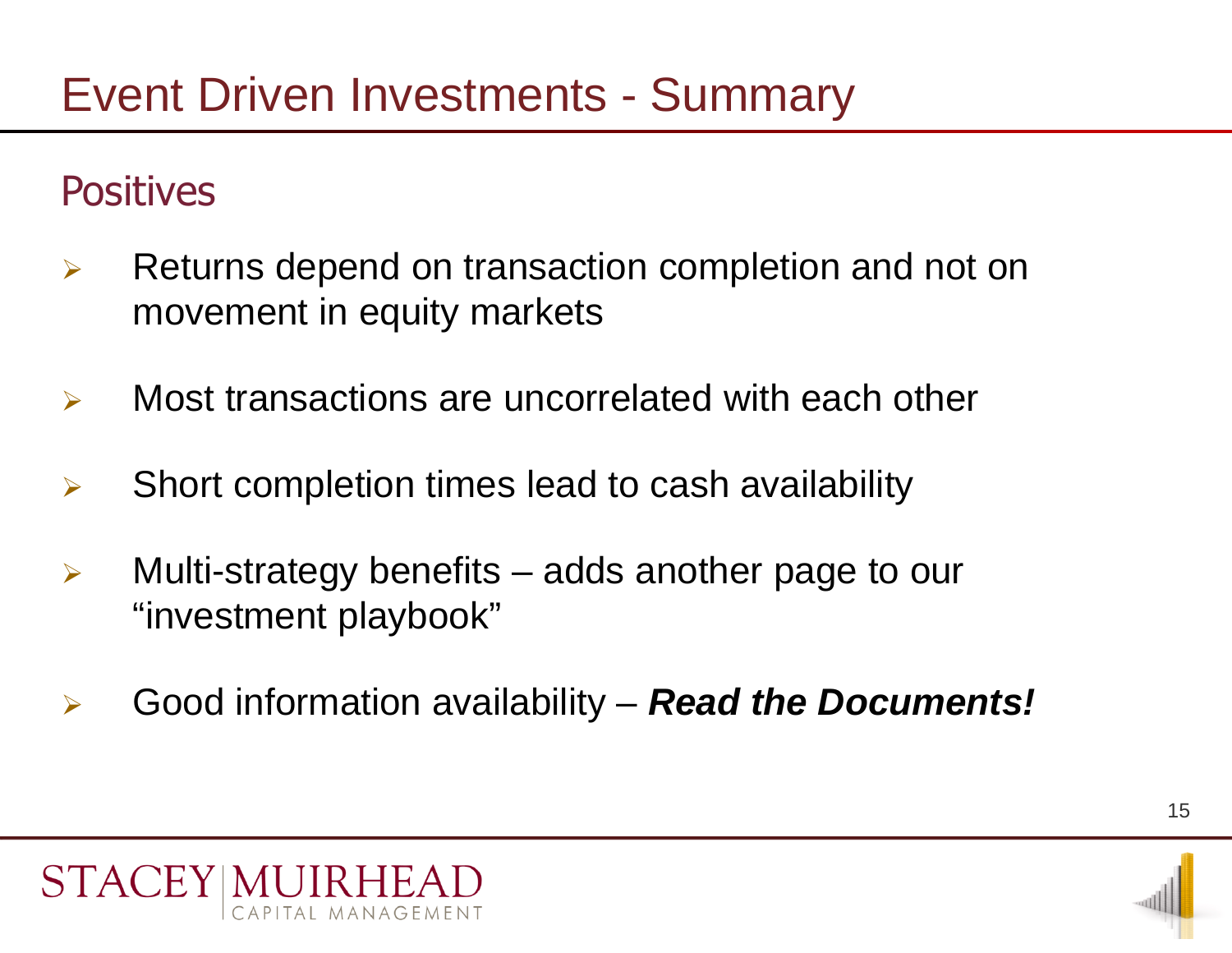#### Event Driven Investments - Summary

#### **Negatives**

- $\triangleright$  Transactions can break for many reasons
	- **Financing issues**
	- **Shareholder rejection**
	- **Regulatory concerns and anti-trust approvals**
	- **Naterial Adverse Event**
- $\triangleright$  A good batting average is required
- $\triangleright$  Short term nature of event driven investing creates tax exposure